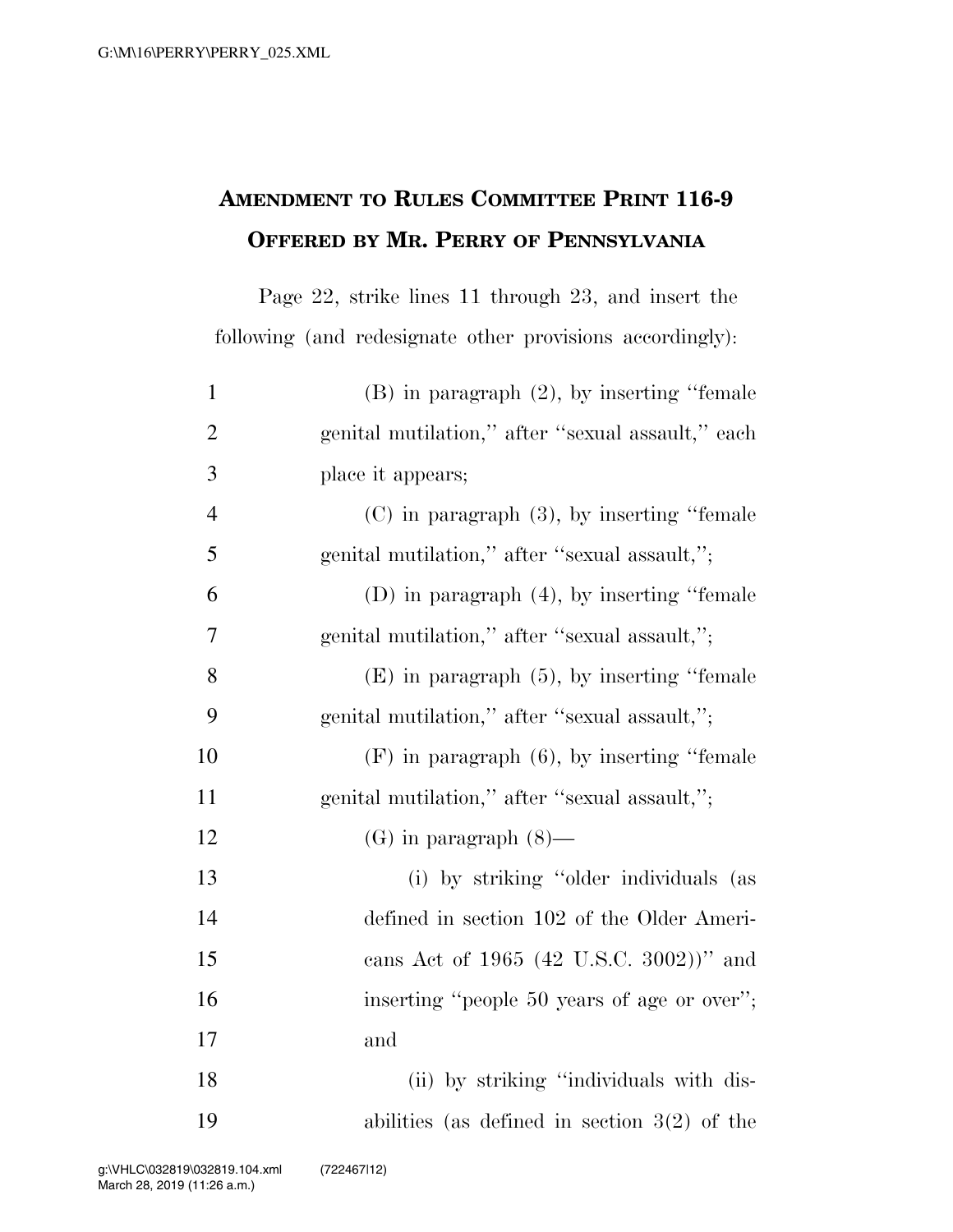| $\mathbf{1}$   | Americans with Disabilities Act of 1990               |
|----------------|-------------------------------------------------------|
| $\overline{2}$ | $(42 \text{ U.S.C. } 12102(2)))$ " and inserting      |
| 3              | "people with disabilities (as defined in the          |
| $\overline{4}$ | Americans with Disabilities Act of 1990               |
| 5              | $(42 \text{ U.S.C. } 12102))$ ";                      |
| 6              | $(H)$ in paragraph $(14)$ , by inserting "fe-         |
| 7              | male genital mutilation," after "sexual as-           |
| 8              | sault,";                                              |
| 9              | $(I)$ in paragraph $(15)$ , by inserting "female"     |
| 10             | genital mutilation," after "sexual assault,";         |
| 11             | $(J)$ in paragraph $(16)$ , by inserting "fe-         |
| 12             | male genital mutilation," after "sexual as-           |
| 13             | sault,";                                              |
|                | Page 24, line 20, strike "and".                       |
|                | Page 24, after line 20, insert the following (and re- |
|                | designate other provisions accordingly):              |
| 14             | $(B)$ in subparagraph $(D)$ —                         |
| 15             | (i) by inserting "female genital muti-                |
| 16             | lation", after "sexual assault," the first            |
| 17             | place it appears; and                                 |

18 (ii) by striking ''domestic violence, 19 dating violence, stalking, or sexual assault'' 20 and inserting ''domestic violence, dating vi-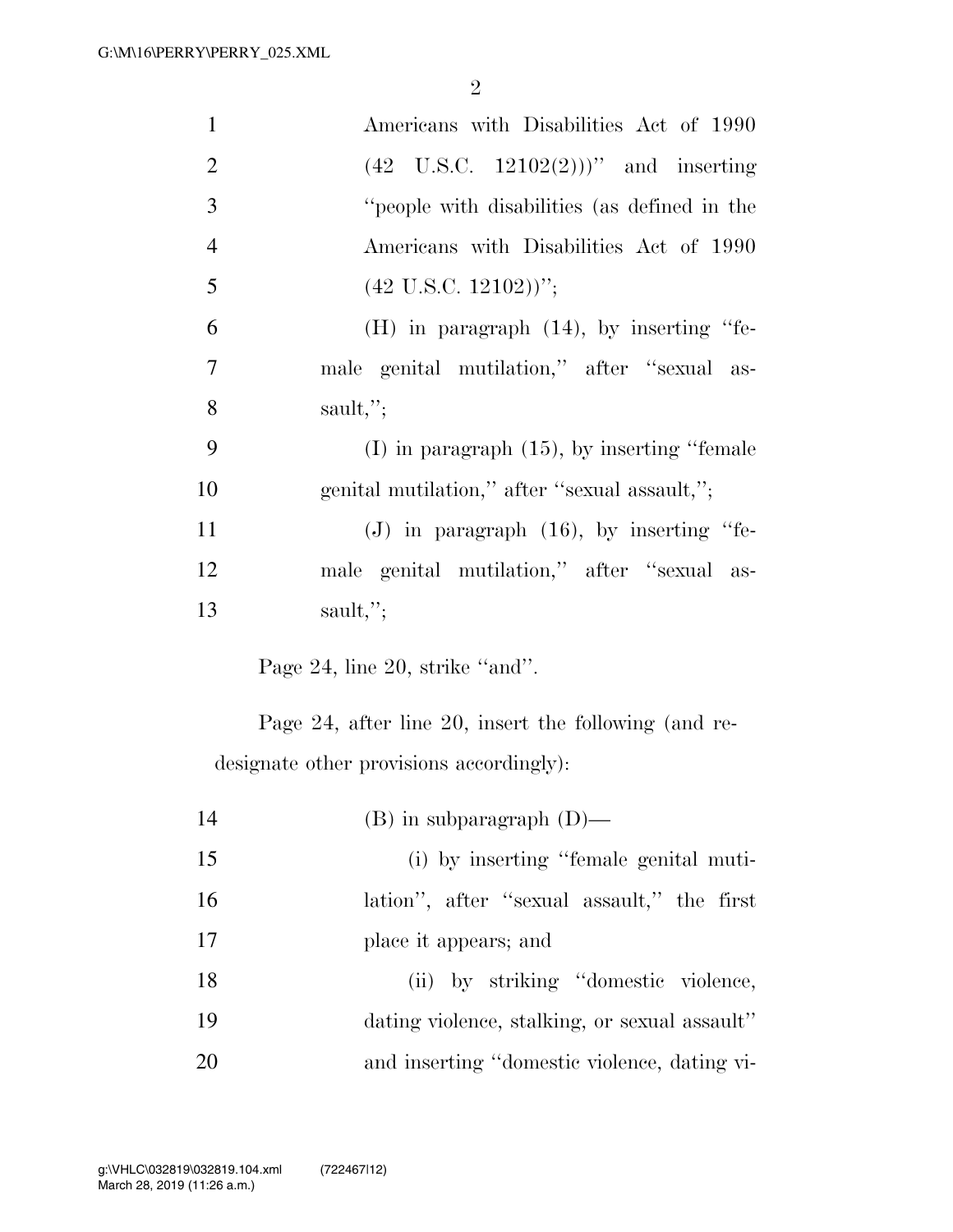| olence, sexual assault, female genital muti- |
|----------------------------------------------|
| lation, or stalking"; and                    |

Page 25, after line 17, insert the following (and redesignate other provisions accordingly):

 (1) by inserting ''female genital mutilation,'' after ''dating violence,'' each place it appears;

Page 36, strike lines 11 through 22, and insert the following:

| 5  | (ii) in subparagraph $(B)$ , by striking "  |
|----|---------------------------------------------|
| 6  | stalking, or sex trafficking" each place it |
| 7  | appears and inserting "stalking, or female  |
| 8  | genital mutilations"                        |
| 9  | (iii) in subparagraph $(C)$ —               |
| 10 | $(I)$ by inserting "confidential"           |
| 11 | before "support services"; and              |
| 12 | (II) by inserting "female genital           |
| 13 | mutilation," after "sexual assault,";       |
| 14 | $(iv)$ in subparagraph $(D)$ , by striking  |
| 15 | "stalking, and sex trafficking" and insert- |
| 16 | ing "stalking, and female genital mutila-   |
| 17 | tion"; and                                  |
| 18 | $(v)$ in subparagraph $(E)$ —               |
| 19 | (I) by inserting "programming               |
| 20 | for you" the following: ", including        |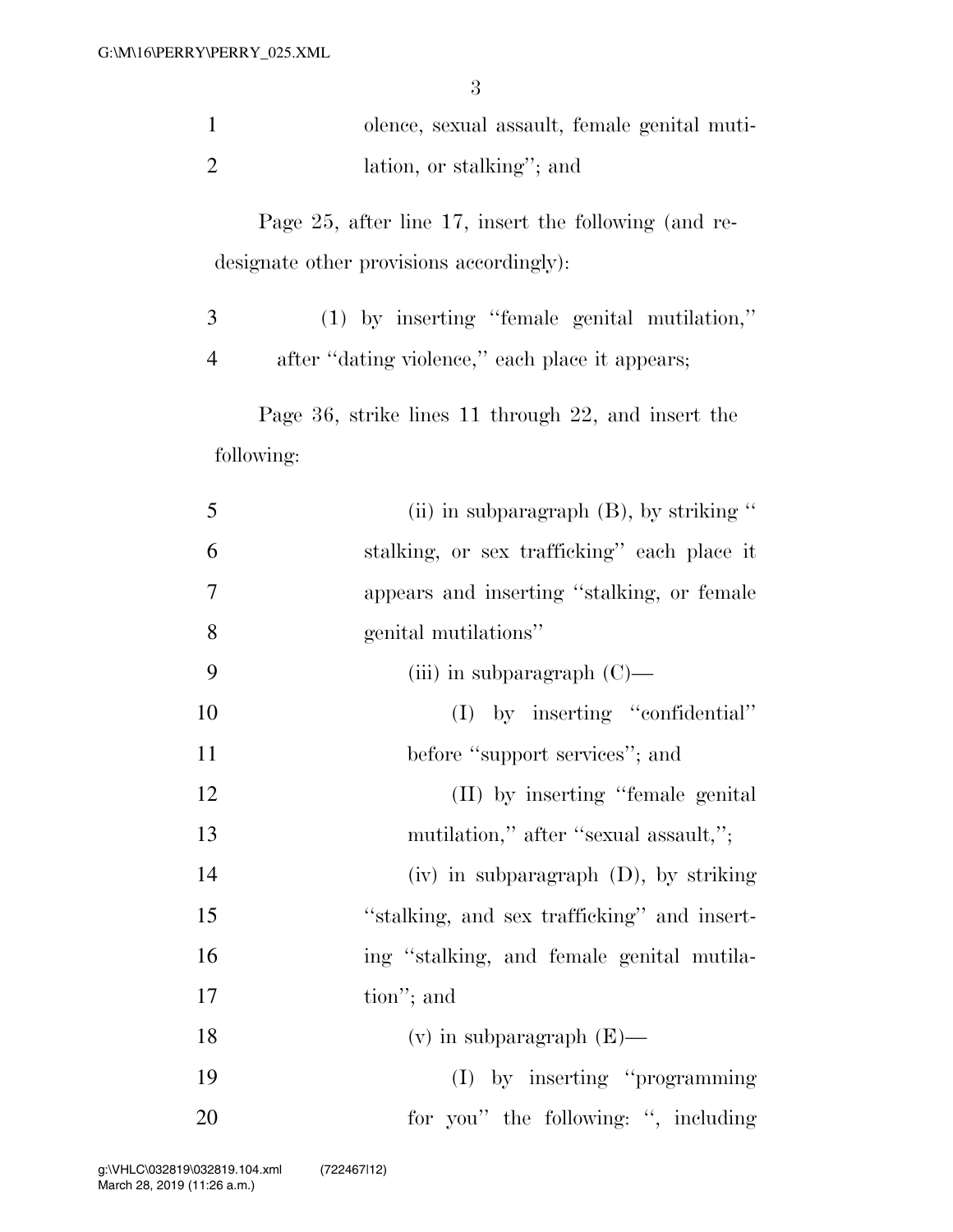|   | youth in underserved populations,";   |
|---|---------------------------------------|
|   | and                                   |
| 3 | (II) by inserting "female genital"    |
|   | mutilation," after "sexual assault,"; |

Page 37, before line 1, insert the following (and redesignate other provisions accordingly):

| 5 | (A) by inserting "female genital mutila-         |
|---|--------------------------------------------------|
| 6 | tion," after "sexual assault," each place it ap- |
|   | pears;                                           |

Page 42, strike lines 5 through 13, and insert the following (and redesignate other provisions accordingly):

| 8  | $(1)$ in subsection $(a)$ , by inserting "female gen-   |
|----|---------------------------------------------------------|
| 9  | ital mutilation," after "sexual assault," each place it |
| 10 | appears;                                                |
| 11 | $(2)$ in subsection $(b)$ —                             |
| 12 | $(A)$ in paragraph $(1)$ —                              |
| 13 | (i) in subparagraph $(C)$ , by striking                 |
| 14 | "and" at the end;                                       |
| 15 | (ii) in subparagraph $(D)$ , by striking                |
| 16 | the period at the end and inserting ";                  |
| 17 | and"; and                                               |
| 18 | (iii) by adding at the end the fol-                     |
| 19 | lowing:                                                 |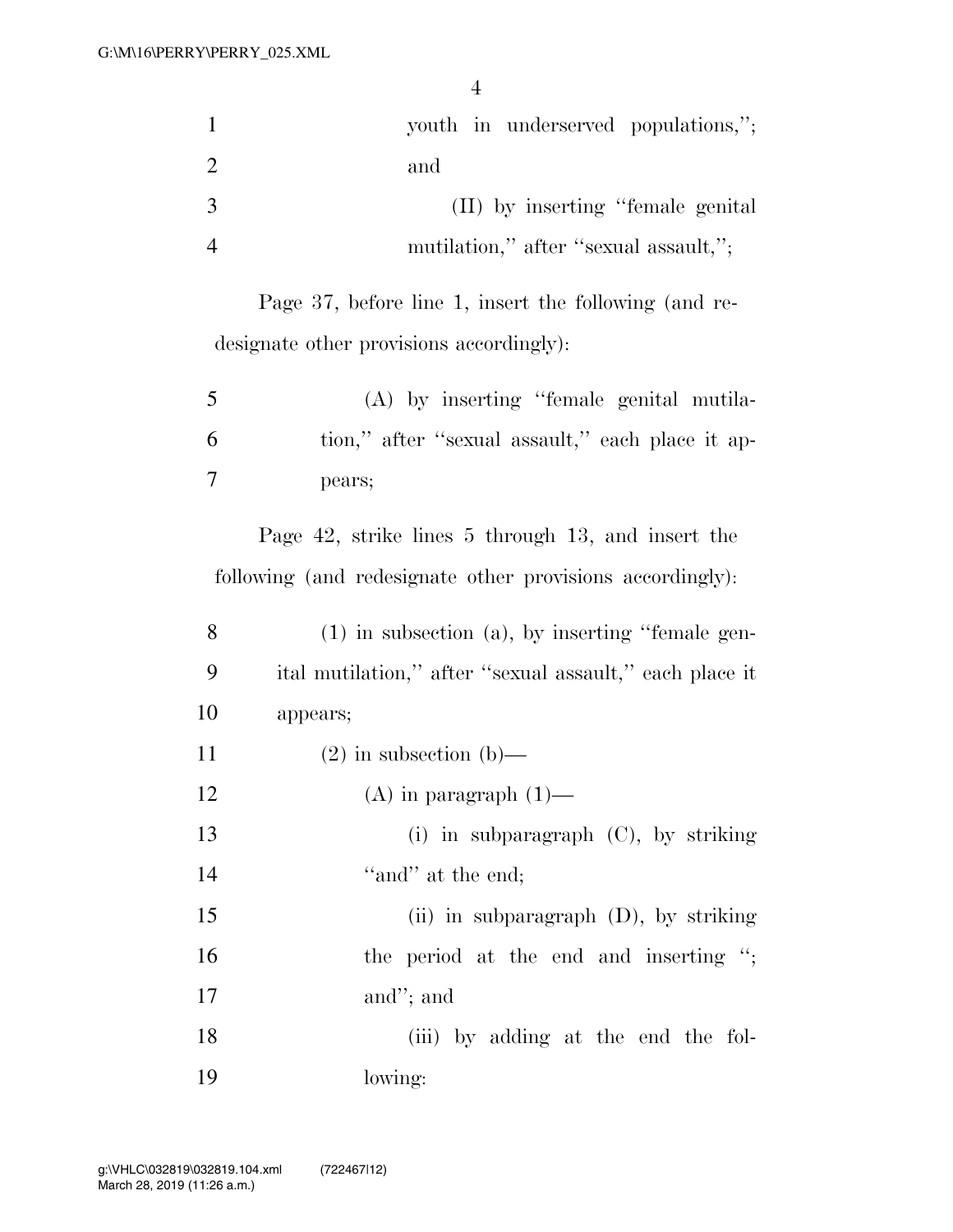| $\mathbf{1}$   | $\lq\lq(E)$ strategies within each of these areas    |
|----------------|------------------------------------------------------|
| $\overline{2}$ | addressing the unmet needs of underserved pop-       |
| 3              | ulations.";                                          |
| $\overline{4}$ | $(B)$ in paragraph $(2)$ , by inserting "female"     |
| 5              | genital mutilation," after "sexual assault," each    |
| 6              | place it appears; and                                |
| 7              | $(C)$ in paragraph $(3)$ , by inserting "female"     |
| 8              | genital mutilation," after "sexual assault,";        |
| 9              | $(3)$ in subsection $(e)$ —                          |
| 10             | $(A)$ in paragraph $(1)$ , by inserting "female"     |
| 11             | genital mutilation," after "sexual assault,"; and    |
| 12             | $(B)$ in paragraph $(2)$ , by inserting "female"     |
| 13             | genital mutilation," after "sexual assault," each    |
| 14             | place it appears;                                    |
|                | Page 78, after line 24, insert the following:        |
| 15             | $(4)$ GRANT APPLICATIONS.—Section 2102(b) of         |
| 16             | the Omnibus Crime Control and Safe Streets Act of    |
| 17             | 1968 (34 U.S.C. 10462(b)) is amended by inserting    |
| 18             | "female genital mutilation," after "sexual assault," |
| 19             | each place it appears.                               |
|                |                                                      |

Page 79, after line 6, insert the following: (and redesignate other provisions accordingly):